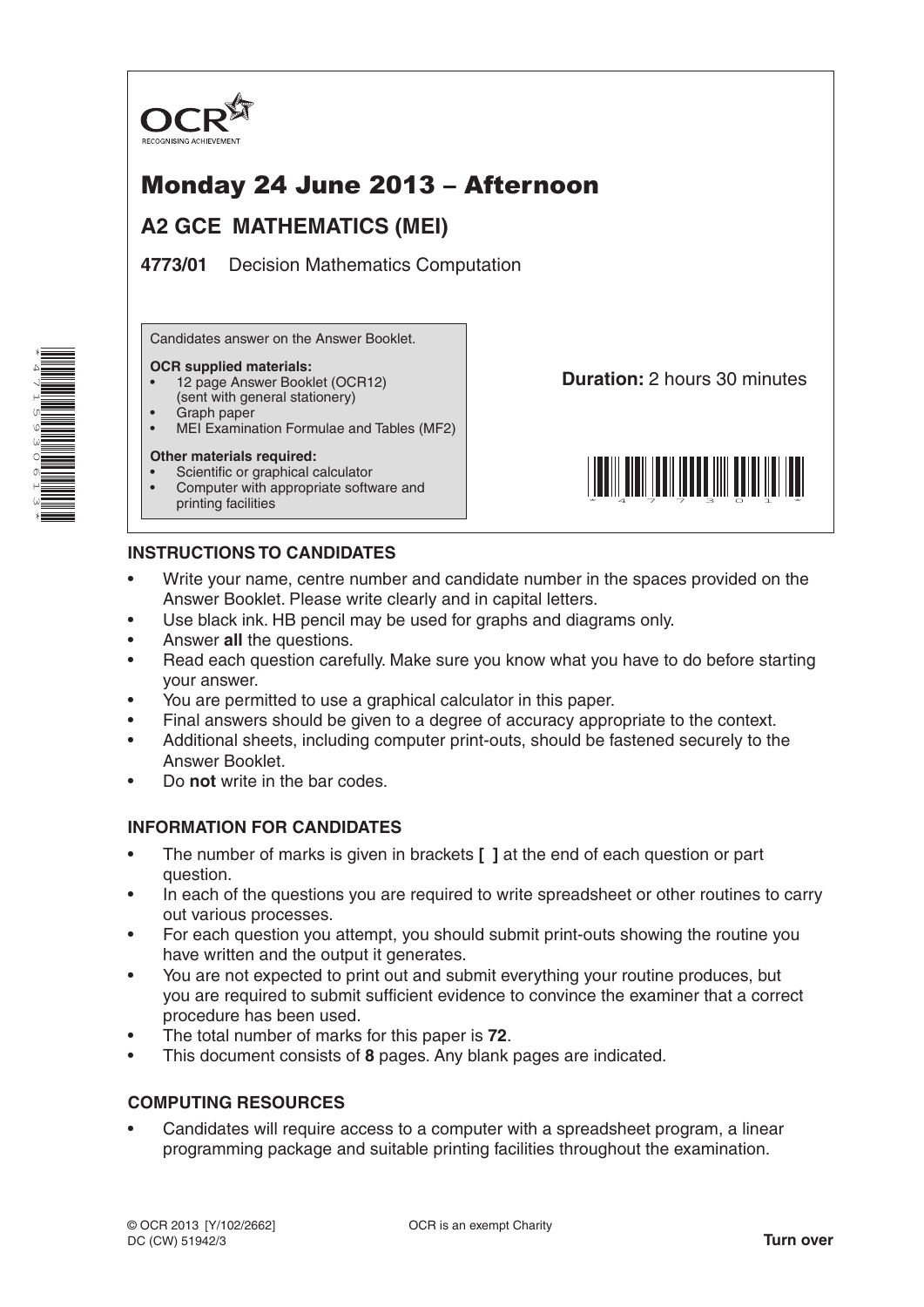**1** The bread man calls early at a remote mountain village on every third day, including weekends. Ioanna always buys either one or two loaves, randomly and each with probability 0.5.

The following random variable is a good model of Ioanna's daily bread requirements.

| Daily requirements (loaves) |  |  |
|-----------------------------|--|--|
| Probability                 |  |  |

- **(i)** Build a spreadsheet simulation of this system and run it for 100 days, starting with a day on which Ioanna starts with half a loaf in stock and on which the bread man calls. **[7]**
- **(ii)** Define two measures of system performance. Add these measures to your simulation. **[2]**
- **(iii)** Repeat your simulation a number of times and report on the behaviour of your two measures. [4]

Ioanna's friend advises her that it would be better if she took account of her stock level when purchasing bread. She suggests that Ioanna should purchase one loaf if her stock is 0.75 loaves or more, and two loaves otherwise.

**(iv)** Investigate and report on how this system performs, comparing it with the original system. **[5]**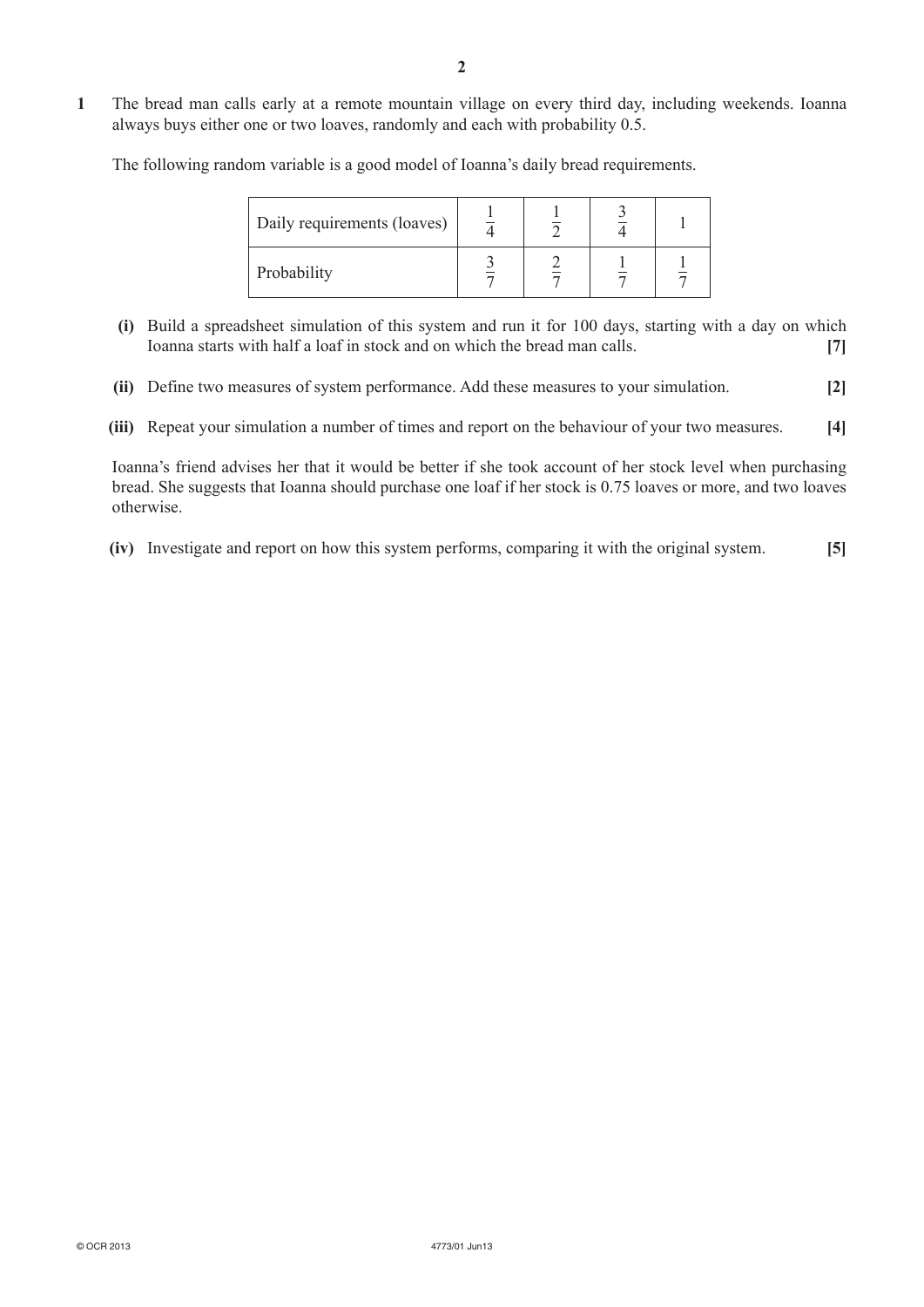**2**  (This question is concerned only with working days, and ignores weekends.)

Ioanna likes to keep €500 in her current account. Her bank is a small agricultural bank in a rural region, which does not offer internet banking. Ioanna has a separate savings account, and she either transfers money from this to her current account, or vice-versa, to keep the current account balance at  $\epsilon$ 500. However, her instructions to move money take 3 days to be put into effect.

At the close of banking on day 1, Ioanna's current account has a balance of €450, and she issues an instruction to move €50 in from her savings account.

At the end of day 2, the current account contains  $\epsilon$ 520, and she instructs that  $\epsilon$ 20 be moved to her savings account.

At the end of day 3, the current account contains €410, and she instructs that €90 be moved in to it from her savings account.

She continues to operate this strategy in subsequent days.

During day 4, the €50 from her day 1 instruction arrives in the current account. Assume that this is the only change to the current account balance during day 4.

- **(i)** Assuming that there are no changes to the current account in subsequent days other than those following Ioanna's instructions, give a recurrence relation for  $e_n$ , the amount in the current account on day *n*, in terms of  $e_{n-1}$  and  $e_{n-3}$  ( $n \ge 4$ ). [1]
- **(ii)** Construct a spreadsheet to show how Ioanna's current account balance varies over a period of 25 working days. **[2]**

Ioanna is promised an improved service in which her instructions are put into effect after 2 working days.

- **(iii)** Give a recurrence relation for  $e_n$ , the amount in the current account on day *n*, in terms of  $e_{n-1}$  and  $e_{n-2}$  $(n \ge 3)$  under this new service. **[1]**
- **(iv)** Construct a spreadsheet to show how Ioanna's current account balance would vary under this new service over a period of 25 working days, starting with  $6450$  in the account on day 1, and  $6520$  on day 2. During day 3,  $\epsilon$ 110 leaves the current account and  $\epsilon$ 50 arrives following Ioanna's day 1 instruction. Subsequently the only changes are due to Ioanna's instructions. **[2]**

Ioanna is still unhappy with the fluctuations in the level of her current account, and complains to her bank manager. He cannot improve the bank's service level any further, but he advises her to make her daily adjustments equal to a proportion of the difference between €500 and the amount in her current account, ie so that the daily change is  $\epsilon p(500 - \text{balance})$ , where  $0 \le p \le 1$ .

- **(v)** Give the new recurrence relation for  $e_n$  when Ioanna implements this advice.  $[1]$
- (vi) Solve the recurrence relation when  $p = \frac{2}{9}$ ,  $e_1 = 450$  and  $e_2 = 520$ . [9]
	- **(vii)**  Construct a spreadsheet to check your answer to part **(vi)**. **[2]**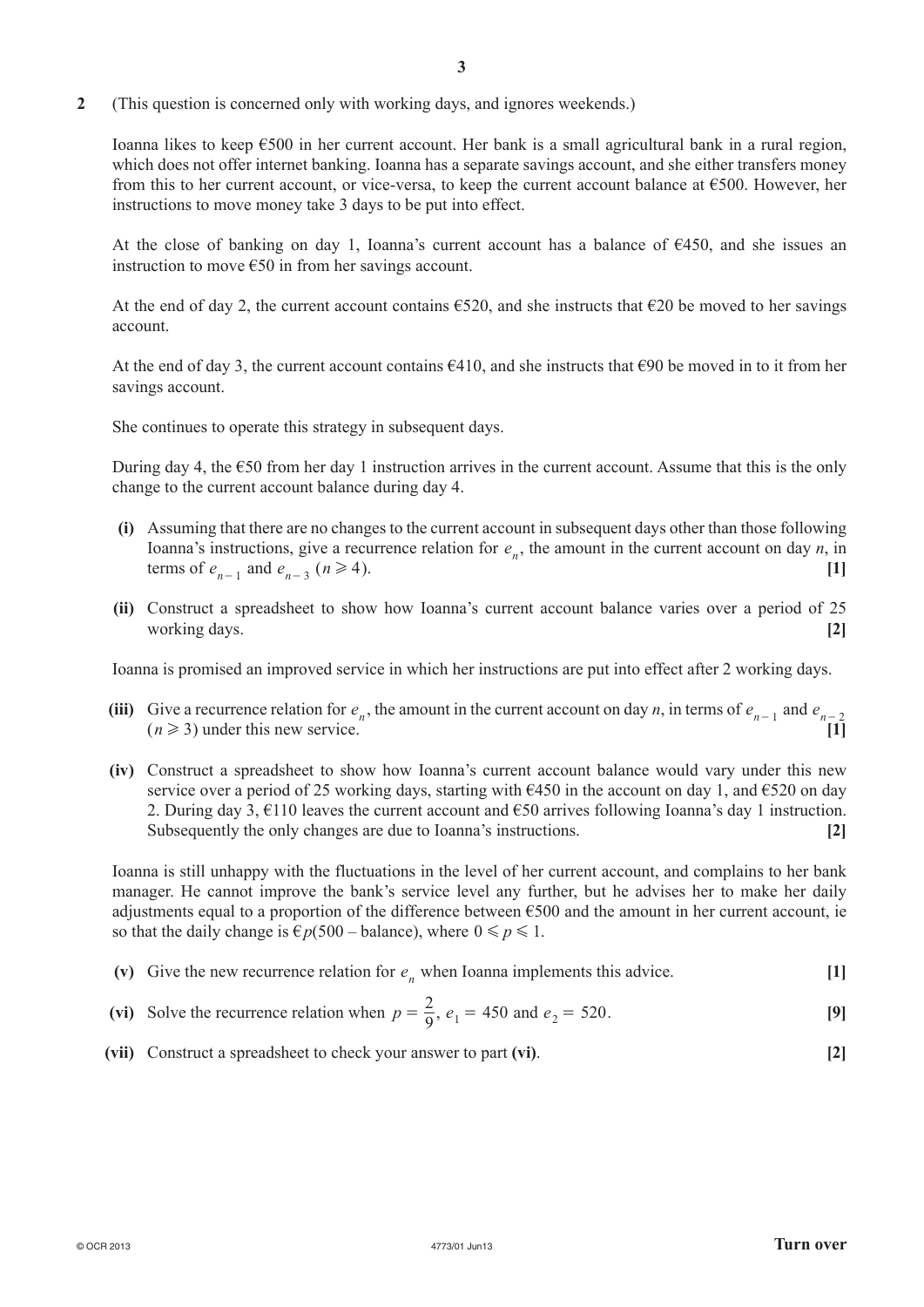| position<br>athlete | 1     | 2     | 3     | 4     |
|---------------------|-------|-------|-------|-------|
| A                   | 11.12 | 11.34 | 11.74 | 11.63 |
| B                   | 12.01 | 12.23 | 11.89 | 12.17 |
| $\mathcal{C}$       | 11.24 | 11.09 | 11.56 | 11.65 |
| D                   | 13.34 | 12.95 | 12.67 | 13.01 |
| E                   | 12.54 | 12.37 | 12.21 | 12.45 |
| F                   | 11.87 | 11.74 | 11.35 | 11.21 |
| G                   | 11.52 | 11.42 | 11.37 | 11.74 |
|                     |       |       |       |       |

**3**  The manager of an athletics club has 8 runners to allocate to positions 1, 2, 3 and 4 in two sprint relay teams. The table shows historical information giving the past mean times (in seconds) of the athletes when running in each of the four positions. She wants to minimise the expected total running time.

The manager sets up the problem as an allocation problem. There are 8 athletes to be allocated to 8 positions. Numbers 1, 2, 3 and 4 represent the positions in one team, and numbers 5, 6, 7 and 8 represent the corresponding positions in the other team.

H 12.08 12.43 12.32 12.57

- **(i)** Set up an LP to solve this allocation problem. Solve it and interpret your solution. [7]
- **(ii)** Athlete C, one of the fastest, complains that this method of team selection will not maximise his chances of winning a medal. Why might he argue thus? **[1]**
- **(iii)** Set up LPs to choose the best team out of the 8 athletes, and their best positions, and the best positions for the athletes in the second team. Solve your LPs and interpret the solutions. **[10]**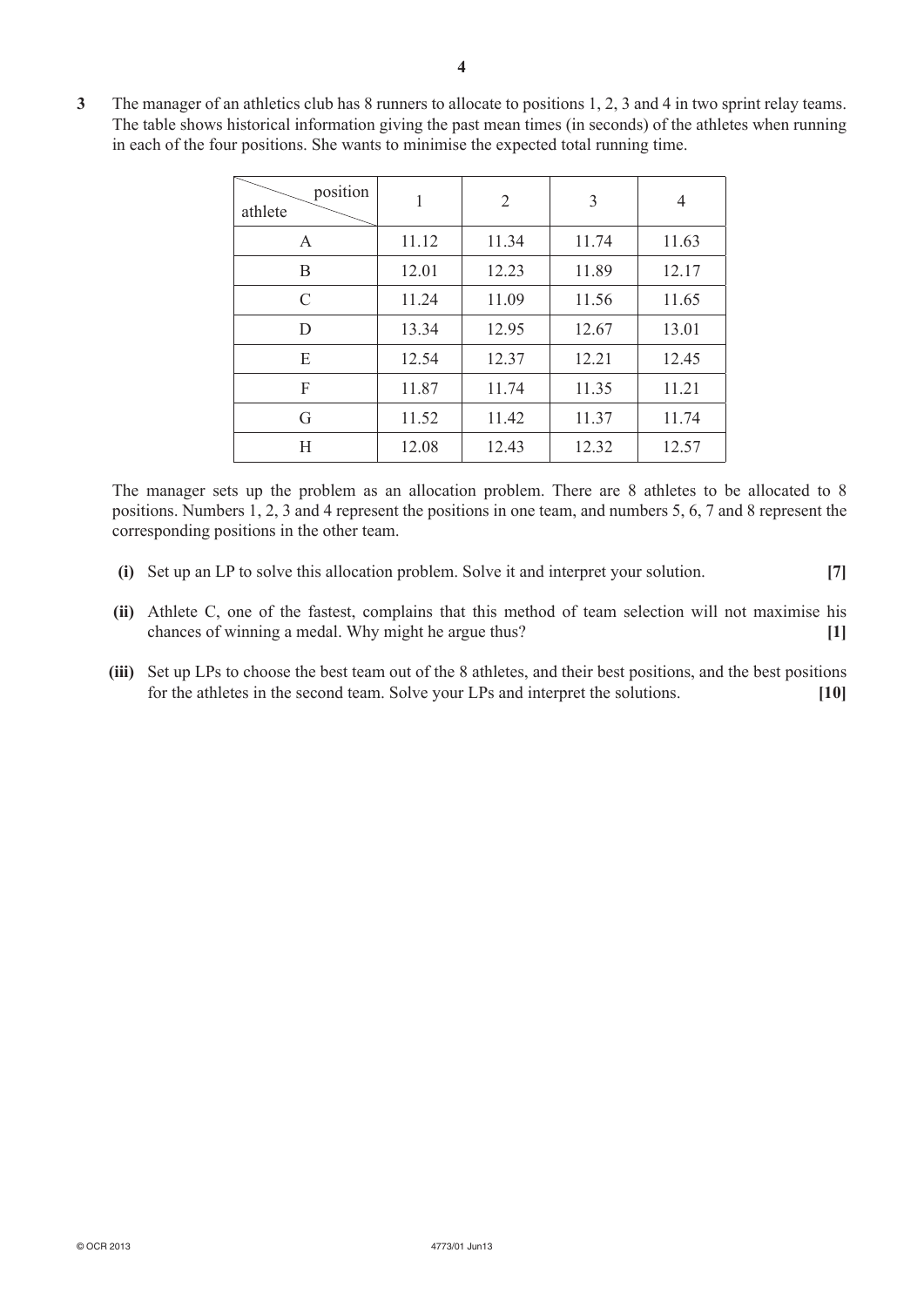**4**  Each of the customers at a restaurant orders a main meal. In addition, some have a starter, some have a dessert, and some have both starter and dessert.

The individual dishes vary in price, but the management is encouraging custom by making two offers: any starter and main for £15; any main and dessert for £10.

In addition the management is encouraging custom by not restricting the offers to orders placed by individuals. So, for instance, if two people share a meal in which one has a starter, a main and a dessert, and the other has just a main, then they could choose to pay £25, ie £15 for a starter and a main, and £10 for a main and a dessert.

A party of 8 diners orders the following dishes.

 5 starters priced at £8.50, £7.65, £4.32, £5.67 and £5.67 8 mains priced at £12.42, £9.85, £13.36, £21.25, £12.42, £17.85, £13.63 and £13.63 4 desserts priced at £6.85, £5.32, £3.42 and £10.18

The following LP computes the minimum price payable by the party.

```
min 8.50s1+7.65s2+4.32s3+5.67s4+5.67s5 +12.42m1+9.85m2+13.36m3+21.25m4+12.42m5+17.85m6+13.63m7+13.63m8
    +6.85d1+5.32d2+3.42d3+10.18d4
   +15sm+10md
st m1+m2+m3+m4+m5+m6+m7+m8+sm+md=8
   s1+s2+s3+s4+s5+sm=5d1+d2+d3+d4+md=4end
int 17
(i) Run the LP, and interpret the output. [3]
```
- 
- **(ii)** Explain what the variables represent, and the meaning of "int 17".
- **(iii)** The optimal solution involves the party paying separately for the cheapest starter. Explain why this is so, when the cheapest starter costs more than the cheapest dessert. **[1]**

To encourage even more custom the restaurant's management considers introducing a special price of £17.50 for any 3-course meal, starter, main and dessert, with the same rules as before, ie which dishes individual party members eat is ignored in the pricing.

| (iv) Modify the LP to find the minimum price now payable by the party of 8. |                                                                                   |  |  |
|-----------------------------------------------------------------------------|-----------------------------------------------------------------------------------|--|--|
|                                                                             | (v) Run your modified LP and show that the new offer is of no worth to the party. |  |  |

**(vi)** Verify that, to be of any worth at all to the party, the 3-course meal would have to be priced at £15.14. Interpret the corresponding solution. **[2]**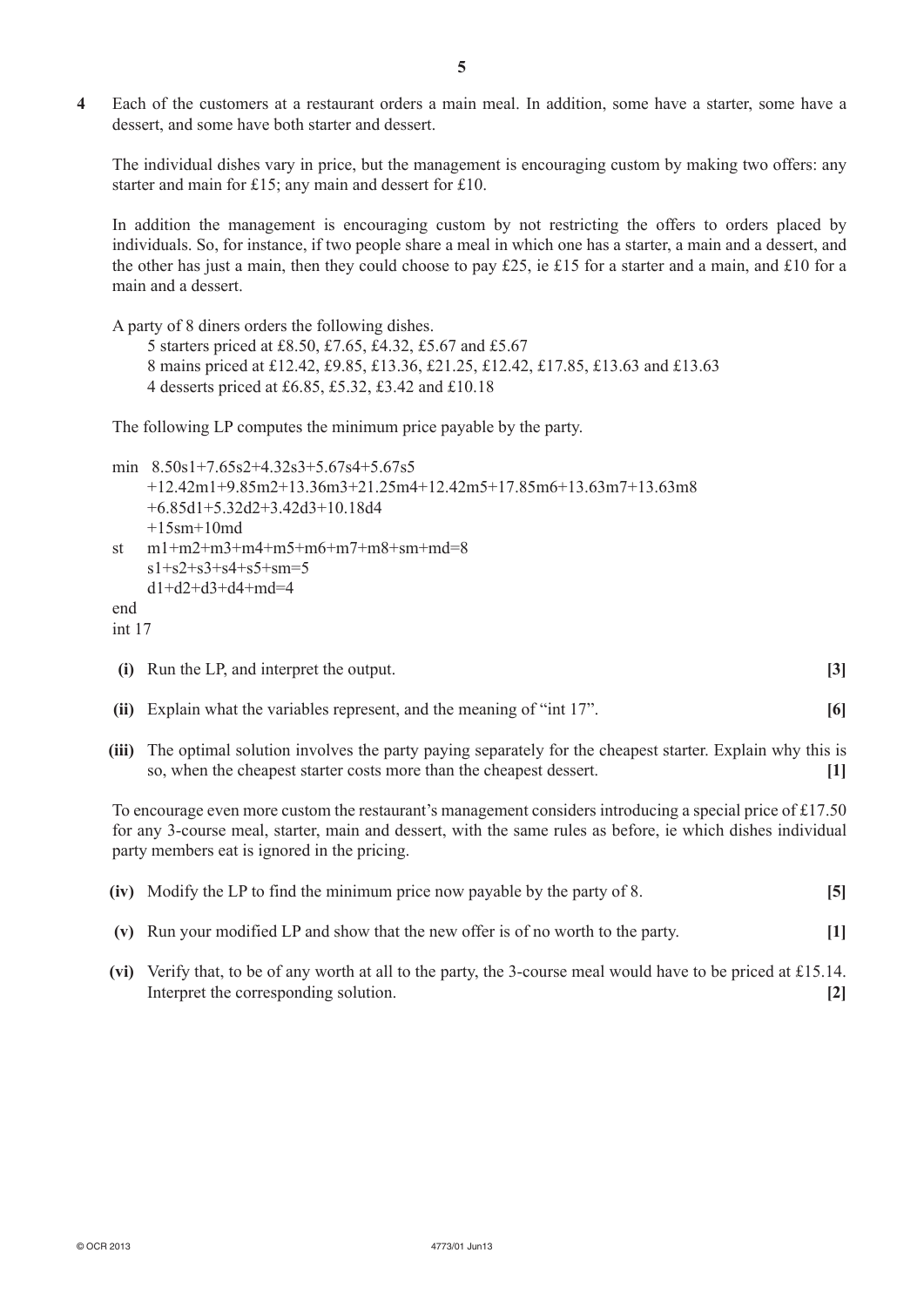#### **BLANK PAGE**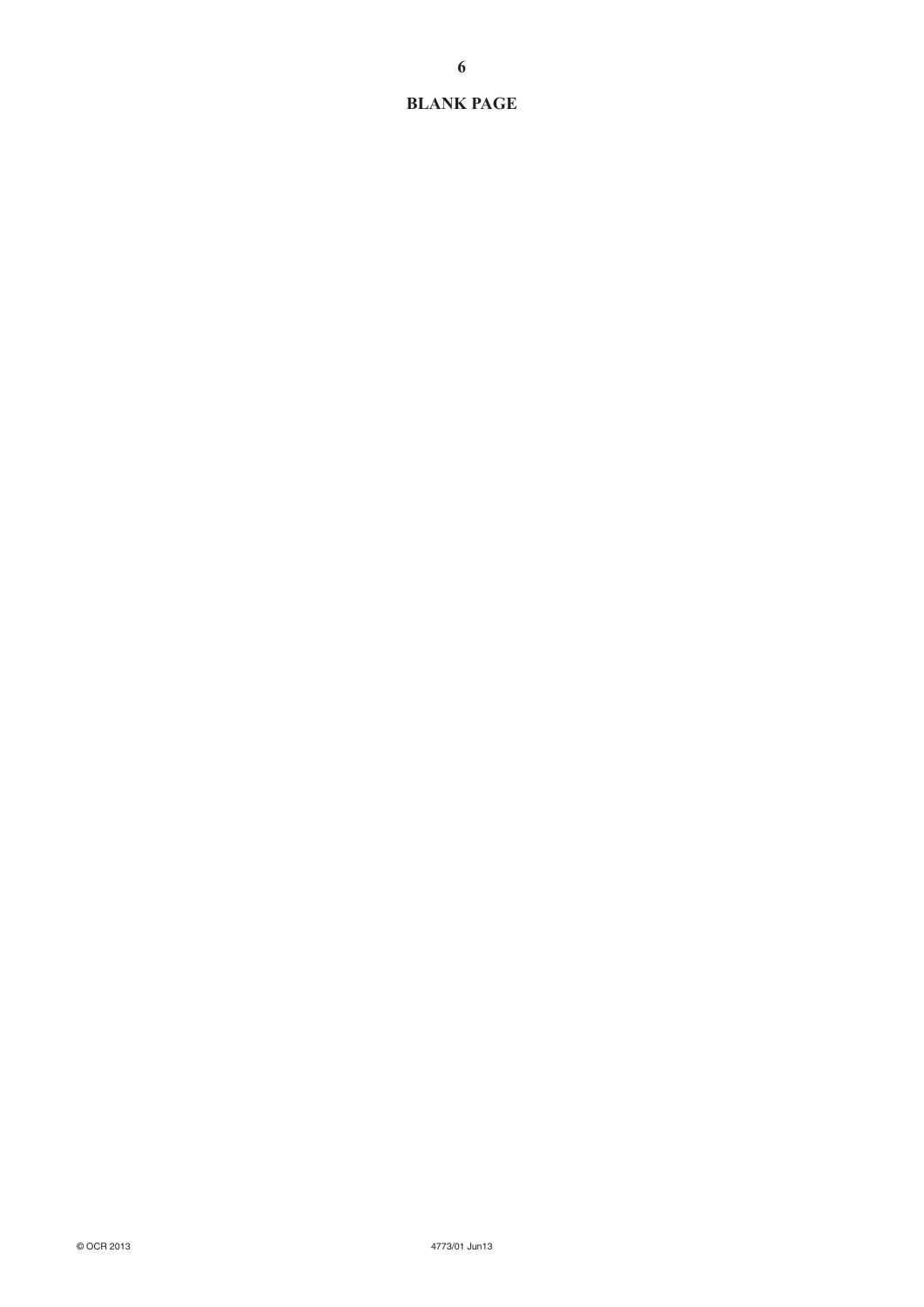#### **BLANK PAGE**